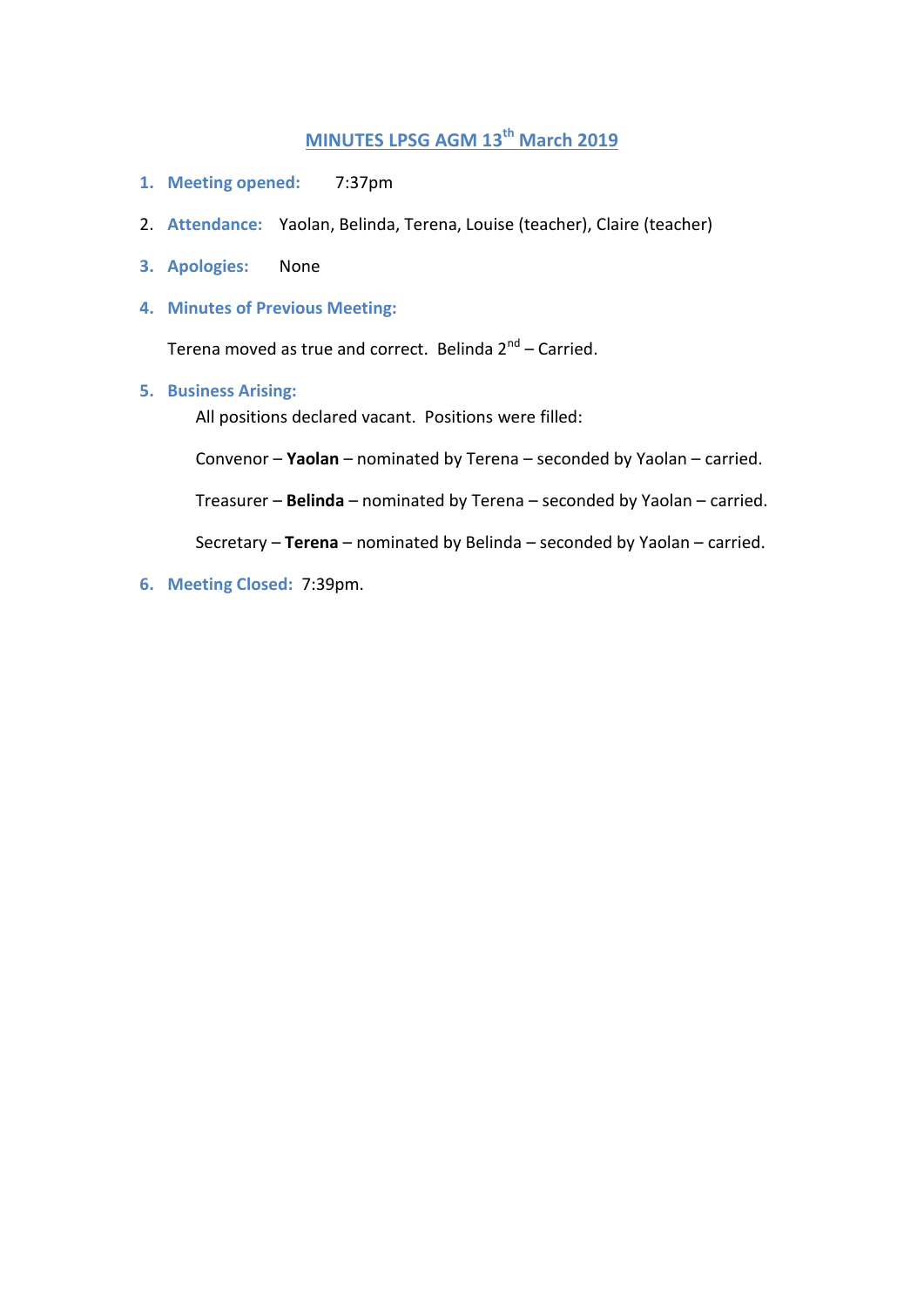

- **1. Meeting opened:** 7:40pm
- **2. Attendance:** Yaolan, Belinda, Terena, Louise (teacher), Claire (teacher)
- **3. Apologies:** None
- 4. Minutes of Previous Meeting: Yaolan moved as true and correct. Terena 2<sup>nd</sup> Carried.
- **5. Treasurer Report:** No Change
- **6. Business Arising:**
	- **Raising Profile and participation of LPSG:**

Video being prepared – No update from teachers yet.

Year 7 Parent bbq - Belinda spoke at this – very well! – some interest was expressed by a couple of parents. Jaeik handed out flyers.

Teachers to hand out LPSG flyers during the parent / teacher interviews. **Louise to action.**

**Music / Language Soiree:**

Should have one or two representatives if possible. Yaolan to hand out flyers. **Yaolan to action.**

#### **Languages and Arts Festival**

Sonia to confirm if any volunteers wanted, and any additional funds from LPSG, as P&C has already funded a significant amount. **Louise to action.**

If no Festival funding is required, Language Department to consider and let us know what else may want funding. Could be for such things as assisting in Language events or providing resources for students. Discussion of maybe having an event during the Dept of Education Language week, which is 5<sup>th</sup>-9<sup>th</sup> August (Term3, week 3). Possibility of a Movie Night / free popcorn.

- **Cooking Class Event** No feedback yet.
- **GAT Committee interaction** Ongoing liaison is occurring, via Terena and Rosanna (GAT committee)

### **7. New Business:**

- **Careers Expo Cake Stall** To be run in conjunction with GAT Committee, as per last year. **Terena to action.**
- **Year 10 Parent Language information evening – Term 2** This is an opportunity to highlight the many benefits of studying a language.